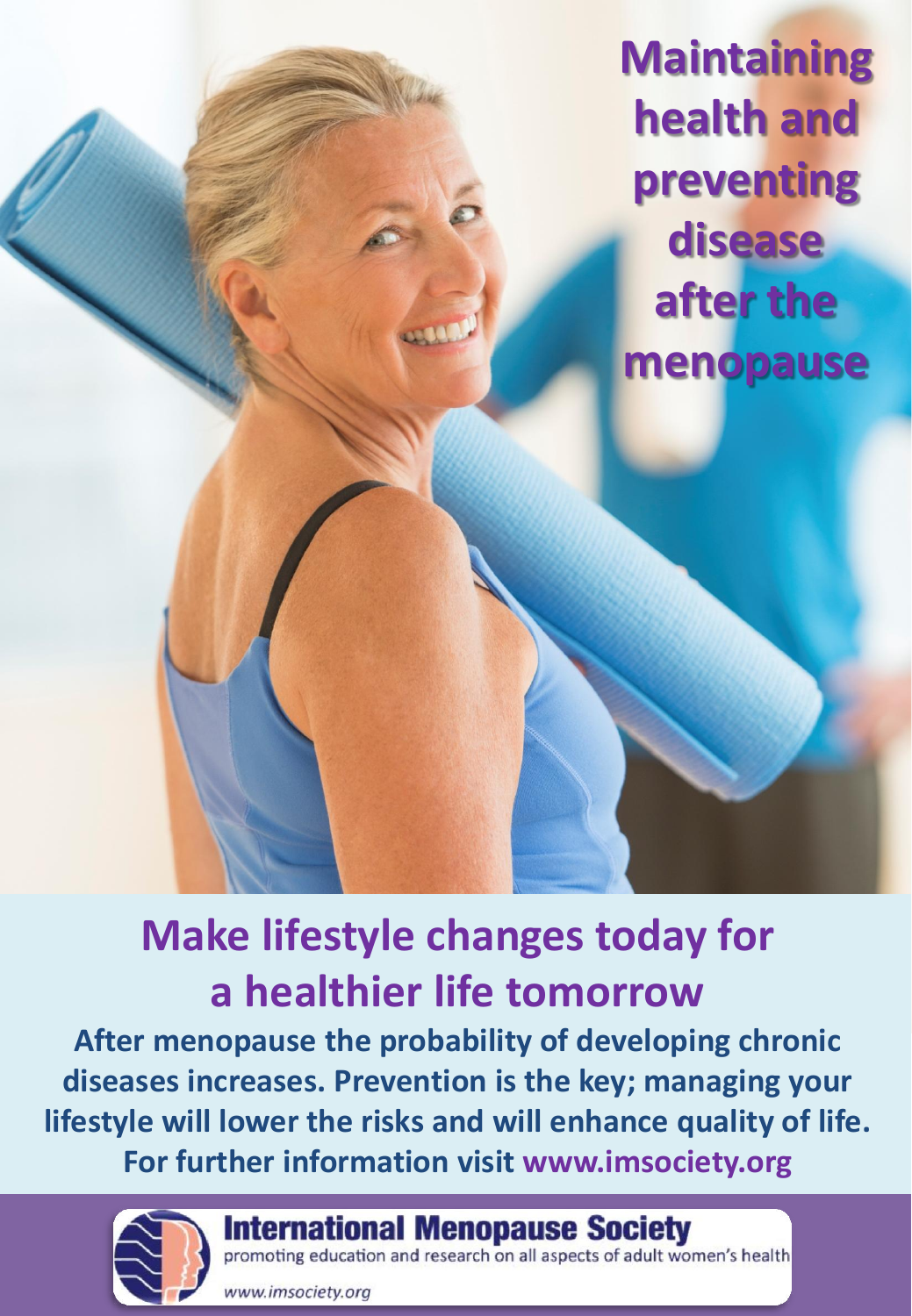# **As women age, the likelihood of developing chronic diseases increases. Prevention is the key; managing your lifestyle will lower the risks and will enhance quality of life.**

The menopause is an important stepping stone for women and is an inevitable part of her life. It heralds the end of the reproductive years and occurs when the production of sex hormones decreases and monthly periods cease. In some instances, menopause may be associated with adverse symptoms, although each woman's experience will be different. Natural menopause is said to have been reached when she has been without a period for over 12 months continuously, after which she enters into the postmenopause. The perimenopausal phase represents the years leading up to the final menstrual period plus the 12 months that immediately follow. In Caucasian women, the average age of menopause is between the ages of 50 and 52 years <sup>[1., 2.]</sup>, although in some societies or ethnic groups the average age is several years earlier. <sup>[3.]</sup> Menopause occurs at a younger age when it is induced by surgical removal of the ovaries or by irradiation or chemotherapy used in cancer treatment.

Common symptoms of the menopause transition include

- $\triangleright$  Irregular periods, which maybe heavy
- $\triangleright$  Hot flushes (hot flashes)
- Night sweats
- $\triangleright$  Trouble sleeping
- $\triangleright$  Aches and pains
- $\triangleright$  Racing heartbeat
- $\triangleright$  Increased need to go to the toilet
- $\triangleright$  Mood changes, such as irritability or feeling low
- $\triangleright$  Trouble concentrating



Menopause is a natural development and cannot to be prevented. The chances of developing some illnesses, however, increase, and preventative measures should be taken to improve quality of life, enhance longevity, and lower the risks of age-related illnesses.

The menopause transition should be used as an opportunity to visit your healthcare professional for a checkup, assess potential risks and proactively start to manage later life. Obesity, diabetes, cardiovascular disease, osteoporosis and osteoarthritis, cognitive decline and dementia, depression, and cancer are the key diseases to address.

#### **Preventing Cardiovascular Disease (CVD) post menopause**

CVD, particularly coronary heart disease (CHD), is the most common cause of death for women over the age of 50 years. High blood pressure is the single, most important, treatable risk factor for heart disease and stroke. By managing and reducing blood pressure, the risk of stroke is reduced by 30 **-** 40%. Myocardial infarctions risk is reduced by 20 - 25% and heart failure is reduced by 50%.

Regular screening for CVD after menopause is extremely important. Lifestyle factors such as smoking and weight control can also play a big part in reducing risk. The American Heart Association has outlined diet and lifestyle recommendations to reduce CVD, resulting in better health, based on a variety of prospective studies. [4., 5.] In the PREMIER trial, the 10-year CHD risk was substantially reduced by 12 - 14% by lifestyle intervention. [6.]

If Menopausal Hormone Therapy (MHT) is being used to manage the menopause, it may also contribute to the prevention of CHD. If you are less than 60 years old and / or you are within 10 years since transitioning through the menopause, the benefits of MHT outweigh the risks involved for most healthy women. [7.]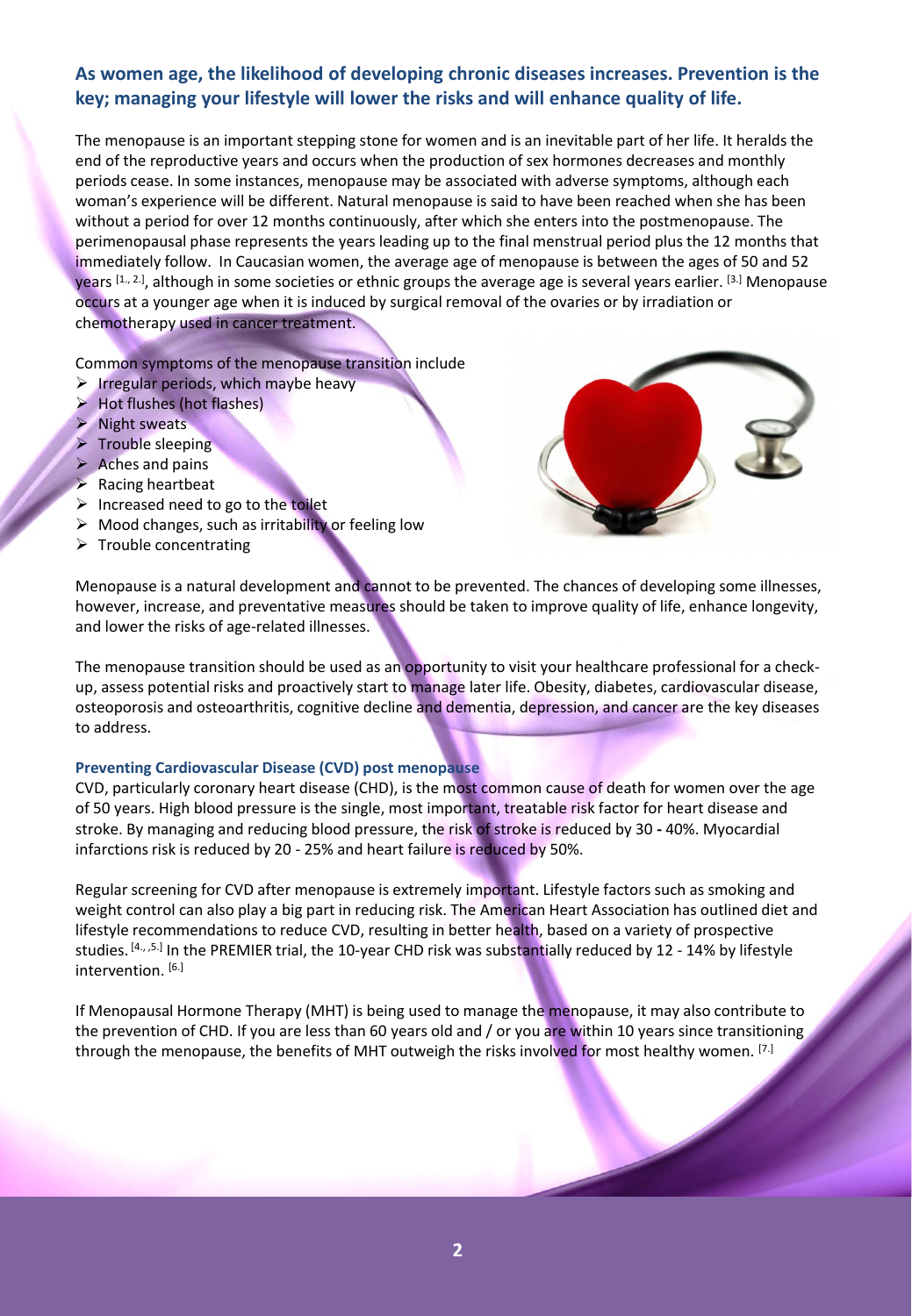#### **Reducing the risks of osteoporosis and osteoarthritis post menopause**

Osteoporosis is a common disease which increases with age and leads to an increased risk of fractures. [8.] Approximately 70% of women have osteoporosis of the hip, lumbar spine or wrist by the age of 80.  $[9.]$  Other factors, such as low body mass index (BMI), smoking, and alcohol, among others, may reduce bone density and strength and increase the risk of fracture. [10.]

Lifestyle and diet is the key strategy for preserving bone mass after menopause. Smoking and excessive alcohol use are toxic to bones and should be avoided. Moderate daily weight-bearing exercise strengthens bones and is recommended.



A well-balanced diet is essential to maintain healthy bones. Postmenopausal women are encouraged to aim for a calcium intake to 1200mg a day. Vitamin D

also plays a vital role and is essential to help the body absorb the calcium. About 60% of older patients may have inadequate levels of vitamin D because of age-related skin changes and inadequate sunlight exposure.

It has been known for many years that menopause-associated bone loss can also be prevented by the use of MHT. A recent statement by the world's leading menopause societies stated that MHT is effective and appropriate for the prevention of osteoporosis-related fractures when initiated within 10 years of the onset of menopause.

Osteoarthritis can be particularly debilitating and is a major cause of disease for many women after menopause. Osteoarthritis will affect 59.4 million people in the USA by 2020; for knee osteoarthritis alone, the incidence is 240 per 100 000 person per year. [11.] While osteoarthritis is more common in men than women before menopause, it is higher in women after menopause. The identification of women with a family history of arthritis or those who are beginning to have stiff joints and immobility at the start of menopause is important and may allow for interventions, such as physical therapy, weight loss, physical exercise and antiinflammatory agents. [12.] There is some data suggesting that estrogen may have a role in improving or decreasing the risk of osteoarthritis. [13.]

#### **Reducing cognitive decline post menopause**

Dementia, even more than cancer, is the principal health concern of many older adults. During the natural menopause transition and early post menopause, some women notice forgetfulness or other cognitive symptoms, which can raise concerns of mental decline. During the menopause transition, there may in fact be modest reductions in aspects of attention <sup>[14.]</sup>, but natural menopause does not appear to lead to poorer memory. [15.]

Alzheimer's disease is the most common cause for dementia. The incidence is age-related and is rare under age 60 years. More women will develop this disease than men. Around 36 million people worldwide suffer from Alzheimer's disease and other forms of dementia. This figure is projected to more than double by 2030.<br><sup>[16.]</sup>

Current evidence, unfortunately, does not strongly endorse any particular risk-reduction strategy [17.] but does support some approaches over others. Brain health should be bolstered through reducing cardiovascular risk factors; cognitive reserve should be increased through mentally stimulating activities associated with occupation, leisure activities and social engagement; and Alzheimer pathology should be attacked through regular aerobic physical activity. <sup>[18.]</sup> Depression should be recognised and treated, and women in their sixties or older should not start MHT. Research continues in this area.

#### **Preventing cancer post menopause**

With aging, the incidence of all cancers is expected to increase. [19.] For women, the most important cancers are breast, colon, endometrial, ovarian and lung cancer. Also, in the developing world cervical cancer is a major cause of death in women. Possible prevention of these cancers by lifestyle changes and appropriate screening gains more importance after menopause. [20., 21.]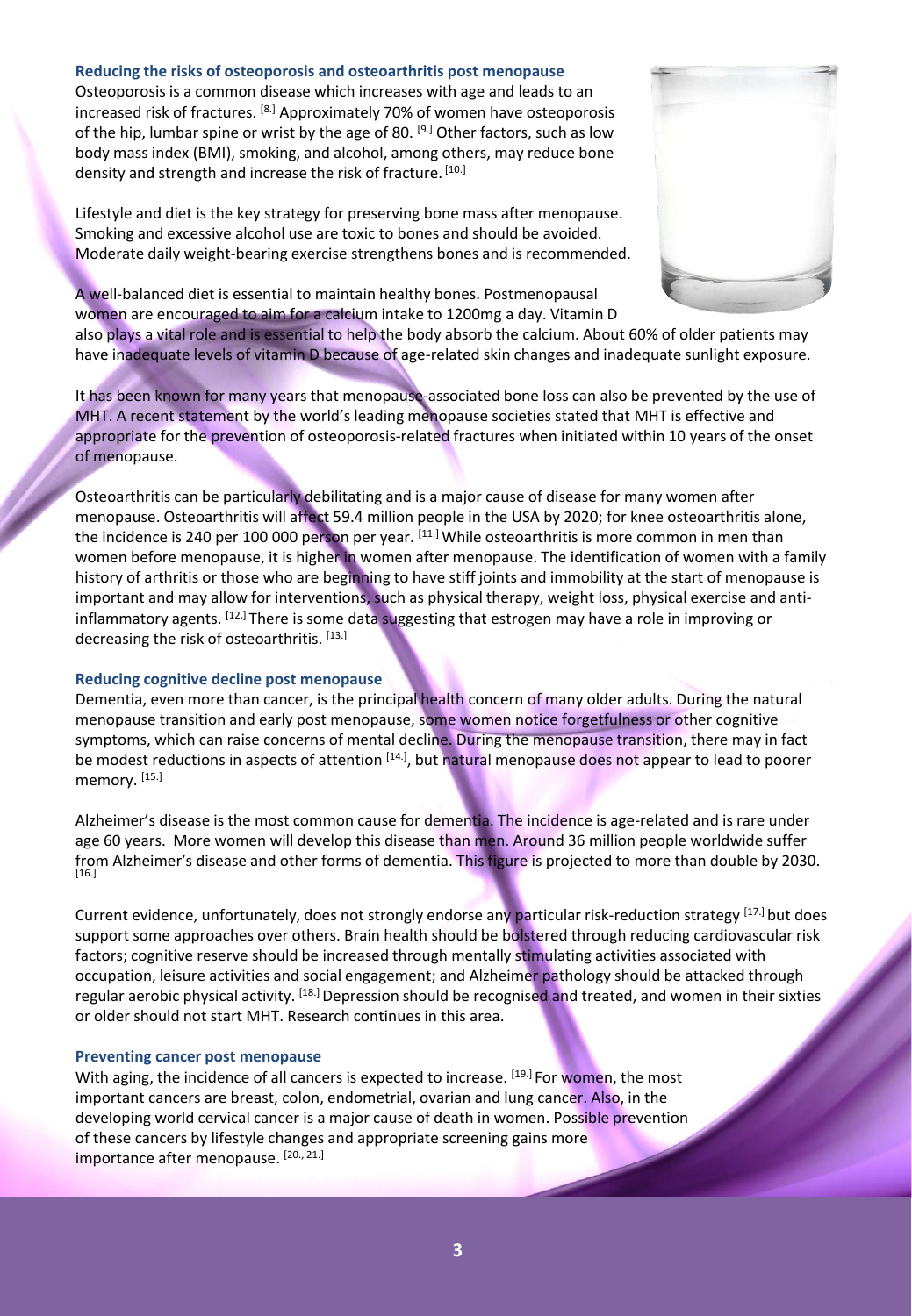In 2012, there were 6.7 million cases of cancer in women world-wide out of a total of 14.1 million. [22.] The total number is expected to rise to 24 million in 2035. Breast cancer is the most common cancer (1.67 million new cases in 2012) followed by colorectal (614 000), lung (583 000), cervix (528 000), stomach (320 000), endometrium (320 000), and ovary (239 000).

Cessation of smoking and reduction in alcohol consumption are important to decrease the incidence of cancer. [23.] A lower fat, higher fibre, reduction in red meat diet is recommended; exercise has also been studied in clinical trials and is specified in the American Cancer Society Guidelines. [24.]

Use of MHT should not be thought of as a strategy to decrease cancer risk. However, older observational studies have suggested a decrease in cancer mortality with MHT [25.]. There is also strong evidence for a protective effect for colon cancer with MHT.

## **Preventing metabolic effects post menopause**

In 2008, 14% of the global female population (300 million women) were obese.  $[26.1]$  Although women frequently report weight gain at midlife, studies across different populations have consistently shown that weight gain is primarily influenced by age, not menopause. <sup>[27., 28.]</sup> The abrupt reduction in estrogen at menopause results in an increase in abdominal fat distribution.  $^{[29, 30, 31.]}$  This menopause-associated change in body composition is seen across all women. <sup>[30.]</sup> The accumulation of abdominal fat in postmenopausal women is a critical factor in the development of insulin resistance, which in turn is a major risk factor for progression to type 2 diabetes. Furthermore, abdominal weight gain after menopause is associated with the development of other age-related conditions in postmenopausal women, namely CVD, dementia [32.] and breast cancer. [33.]

The most effective intervention for obesity is lifestyle modification [34.]; physical activity, calorie-controlled diet or bariatric surgery are all options that can help to reduce the risk. Complementary and alternative treatments, such as acupuncture, yoga, and herbal supplements may also aid in weight loss. [35.]

Research has shown that MHT reduces the risk for the development of type 2 diabetes [25.] so prescribed medications should be considered with your healthcare professional.

## **Top 10 prevention tips for chronic disease in later life**

The first 10 years post menopause is an important window for intervention and is where preventative measures can be most effective:



- 1. Smoking cessation
- 2. Reduction of alcohol consumption
- 3. Regular aerobic exercise
- 4. Healthy diet
- 5. Control of body weight
- 6. Participation in mentally stimulating activities
- 7. Regular screening for cancer
- 8. Consideration of MHT in women younger than age 60, not only to help manage hot flushes and other symptoms of the menopause transition but also potentially, to help prevent CHD
- 9. Consideration of specific prevention therapies for other diseases if you are at higher risk because of family history or other personal risk factor
- 10. Be sure to discuss your options and prevention strategies with your healthcare professional.

If you have any concerns or would like to discuss any areas highlighted in this leaflet, please visit your healthcare professional.